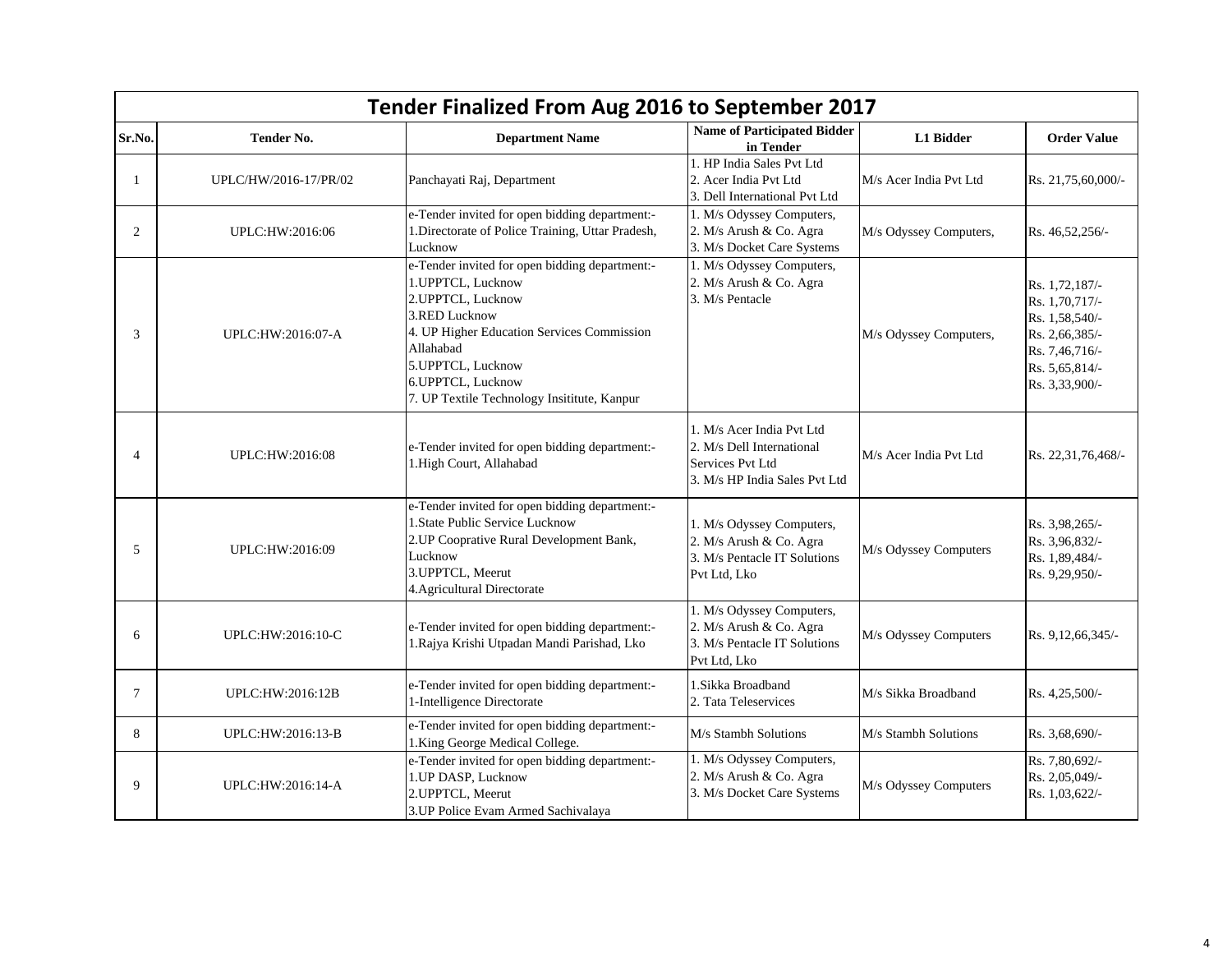|        | Tender Finalized From Aug 2016 to September 2017 |                                                                                                                                                                                                                                                             |                                                                                                      |                                                 |                                                                                                                      |  |
|--------|--------------------------------------------------|-------------------------------------------------------------------------------------------------------------------------------------------------------------------------------------------------------------------------------------------------------------|------------------------------------------------------------------------------------------------------|-------------------------------------------------|----------------------------------------------------------------------------------------------------------------------|--|
| Sr.No. | <b>Tender No.</b>                                | <b>Department Name</b>                                                                                                                                                                                                                                      | <b>Name of Participated Bidder</b><br>in Tender                                                      | L1 Bidder                                       | <b>Order Value</b>                                                                                                   |  |
| 10     | UPLC:HW:2016:15                                  | e-Tender invited for open bidding department:-<br>1. Purvanchal Vidyut Vitran Nigam Ltd, Varanasi<br>2. UPPTCL, Lucknow                                                                                                                                     | 1. M/s Odyssey Computers,<br>2. M/s Arush & Co. Agra<br>3. M/s Pentacle                              | M/s Odyssey Computers                           | Rs. 1,63,94,868/-<br>Rs. 16,47,740/-                                                                                 |  |
| -11    | UPLC:HW:2016:16-B                                | e-Tender invited for open bidding department:-<br>1.Director, Unani Services<br>2.DRDA, Ghazipur<br>3. Lucknow City Transport Services.<br>4. UPSRTC Kausambi                                                                                               | 1. Odyssey Computers,<br>2. Arush & Co.                                                              | M/s Odyssey Computers                           | Rs.4,19,464/-<br>Rs.1,13,167/-<br>Rs. 1,46,845/-<br>Rs. 2,40,650                                                     |  |
| 12     | UPLC:HW:2016:17                                  | e-Tender invited for open bidding department:-<br>1. UPPCL, Lucknow<br>2.UPPCL, Lucknow<br>3.UPPCL, Lucknow<br>4.MVVNL, Lucknow                                                                                                                             | 1. M/s Odyssey Computers,<br>2. M/s Arush & Co. Agra<br>3. M/s Pentacle                              | M/s Odyssey Computers                           | Rs.1,70,411/-<br>Rs.3,24,213/-<br>Rs. 5,89,564/-<br>Rs. 48,77,061/-                                                  |  |
| 13     | UPLC:HW:2016:18                                  | e-Tender invited for open bidding department:-<br>1.UP Power Corporation Ltd.                                                                                                                                                                               | 1. M/s Odyssey Computers,<br>2. M/s Arush & Co. Agra<br>3. M/s Pentacle IT Solutions<br>Pvt Ltd, Lko | M/s Odyssey Computers                           | Rs. $1,96,241/=$<br>Rs. $6,81,643/$<br>$Rs.1,70,411/=$<br>$Rs.2,21,554/=$                                            |  |
| 14     | UPLC:HW:2016:19-B                                | e-Tender invited for open bidding department:-<br>1.UP Power Corporation Ltd.                                                                                                                                                                               | 1. M/s Odyssey Computers,<br>2. M/s Arush & Co. Agra                                                 | M/s Odyssey Computers                           | Rs. 2,68,950/ $=$<br>Rs. $9,17,201/=$<br>$Rs.2,57,821/=$                                                             |  |
| 15     | UPLC:HW:2016:20-E                                | e-Tender invited for open bidding department:-<br>1. Center for e-Governance                                                                                                                                                                                | 1. M/s Odyssey Computers,<br>2. M/s Arush & Co. Agra                                                 | M/s Arush & Co. Agra                            | Rs. 12,58,572/-                                                                                                      |  |
| 16     | UPLC:HW:2016:21                                  | e-Tender invited for open bidding department:-<br>1.UP Power Corporation Ltd.                                                                                                                                                                               | 1. M/s Odyssey Computers,<br>2. M/s Arush & Co. Agra<br>3. M/s Pentacle IT Solutions<br>Pvt Ltd, Lko | M/s Odyssey Computers                           | Rs. $1,68,724/=$<br>Rs. $1,20,214/=$<br>Rs. 2,14,389/ $=$                                                            |  |
| 17     | UPLC:HW:2016:22                                  | e-Tender invited for open bidding department:-<br>1.UP Fire Services Head Quarter, Lko<br>2. Govt. ITI, Rasoolabad, Kanpur Dehat.                                                                                                                           | 1. M/s Odyssey Computers,<br>2. M/s Arush & Co. Agra<br>3. M/s Pentacle IT Solutions<br>Pvt Ltd, Lko | M/s Odyssey Computers                           | Rs. 28,16,567/ $=$<br>Rs. 23,11,051/ $=$                                                                             |  |
| 18     | UPLC:HW:2016:23                                  | e-Tender invited for open bidding department:-<br>1. Madhyanchal Vidyut Vitran Nigam Ltd.<br>2. Department of Supplies, Aligarh.<br>3. UP Power Corporation Ltd<br>4. UP Power Corporation Ltd<br>5. Civil Hospital, Lucknow<br>6. UP Power Corporation Ltd | 1. M/s Odyssey Computers,<br>2. M/s Arush & Co. Agra<br>3. M/s Docket Care Systems                   | M/s Odyssey Computers                           | Rs. $4,08,098/=$<br>Rs. $1,39,980/=$<br>Rs. $1,58,615/=$<br>Rs. 3,34,914/ $=$<br>Rs. 27,17,010/=<br>Rs. $8,51,630/=$ |  |
| 19     | UPLC:HW:2016:24                                  | <b>High Courts Allahabad</b>                                                                                                                                                                                                                                | 1. Odyssey Computers,<br>2. Acer India Pvt Ltd                                                       | M/s Acer India Pvt Ltd<br>M/s Odyssey Computers | Rs. 6,73,27,050/-<br>Rs.6,79,19,303/-                                                                                |  |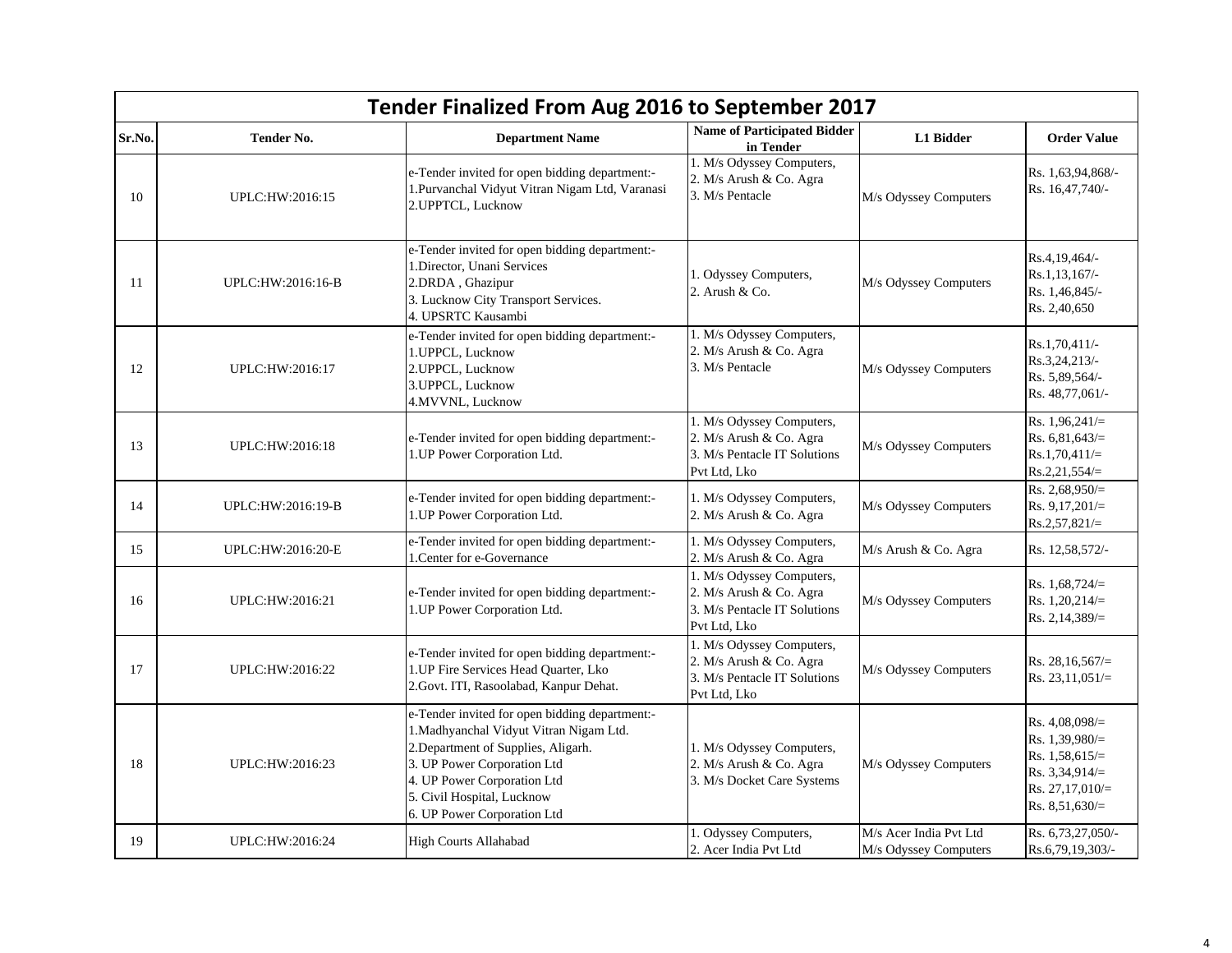| Tender Finalized From Aug 2016 to September 2017 |                                   |                                                                                                                                                                                                                                                                                                                 |                                                                                                                                                                |                                                  |                                                                                                                        |  |
|--------------------------------------------------|-----------------------------------|-----------------------------------------------------------------------------------------------------------------------------------------------------------------------------------------------------------------------------------------------------------------------------------------------------------------|----------------------------------------------------------------------------------------------------------------------------------------------------------------|--------------------------------------------------|------------------------------------------------------------------------------------------------------------------------|--|
| Sr.No.                                           | <b>Tender No.</b>                 | <b>Department Name</b>                                                                                                                                                                                                                                                                                          | <b>Name of Participated Bidder</b><br>in Tender                                                                                                                | L1 Bidder                                        | <b>Order Value</b>                                                                                                     |  |
| 20                                               | UPLC:HW:2016:25                   | e-Tender invited for open bidding department:-<br>1.UP Power Corporation Transmission Lucknow<br>2. Madhyanchal Vidyut Vitran Nigam Ltd.<br>3. Anpata Thermal Power Project, Anpara.<br>4. Commissioner, Commercial Tax, UP Lko<br>5. Chief Electroral Officer UP Lko<br>6. Rajya Krishi Utpadan Mandi Parishad | 1. M/s Odyssey Computers,<br>2. M/s Arush & Co. Agra<br>3. M/s Pentacle IT Solutions                                                                           | M/s Odyssey Computers                            | Rs. $4,78,789/=$<br>Rs. $1,22,978/=$<br>Rs. 3,45,959/=<br>Rs. 1,44,44,000/=<br>Rs. $12,07,447.50 =$<br>$Rs.6,94,440/=$ |  |
| 21                                               | UPLC:HW:2016:26                   | e-Tender invited for open bidding department:-<br>1.Irrigation Department Lucknow<br>2. Madhyanchal Vidyut Vitran Nigam Ltd.<br>3. Anpata Thermal Power Project, Anpara.<br>4. CMO, Barabanki<br>5. CMO, Barabanki<br>6. Rural Development Department, Lucknow                                                  | 1. M/s Odyssey Computers,<br>2. M/s Arush & Co. Agra<br>3. M/s Docket Care Systems                                                                             | M/s Docket Care Systems<br>M/s Odyssey Computers | Rs. 11,16,059/=<br>Rs. 2,55,518/ $=$<br>Rs. $1,52,410/=$<br>Rs. 12,58,425/=<br>Rs. $4,64,263/=$<br>Rs. $1,28,269/=$    |  |
| 22                                               | UPLC:HW:2016:27                   | e-Tender invited for open bidding department:-<br>1. BSA, Sambhal.<br>2. BSA, Badaun<br>3. Excise Commissioner<br>4. Rajyapal Sachivalaya, Lucknow                                                                                                                                                              | 1. M/s Odyssey Computers,<br>2. M/s Arush & Co. Agra<br>3. M/s Docket Care Systems                                                                             | M/s Arush & Co. Agra                             | Rs. 11,81,302/=<br>Rs. $4,67,092/\equiv$<br>$Rs.7,63,891/=$<br>$Rs.2,83,567/=$                                         |  |
| 23                                               | UPLC:HW:2016:28-A                 | e-Tender invited for open bidding department:-<br>1. Matsya Vikas Nigam, Lucknow<br>2. Rajasva Evam Vishisth Abhisuchana, Lucknow.<br>3. Board of Revenue, Lucknow                                                                                                                                              | 1. M/s Odyssey Computers,<br>2. M/s Arush & Co. Agra<br>3. M/s Docket Care Systems                                                                             | M/s Odyssey Computers                            | Rs. $1,84,411/=$<br>Rs. $3,28,813/=$<br>$Rs.2,14,518/=$                                                                |  |
| 24                                               | UPLC:HW:2016:29-B                 | e-Tender invited for open bidding department:-<br>1.UP Power Corporation Ltd.                                                                                                                                                                                                                                   | 1. M/s Odyssey Computers,<br>2. M/s Arush & Co. Agra<br>3. M/s Docket Care Systems                                                                             | M/s Odyssey Computers                            | Rs. $3,27,269/=$<br>Rs. $3,29,659/=$<br>$Rs.1,84,353/=$<br>$Rs.2,61,445/=$                                             |  |
| 25                                               | UPLC:HW:CADUP:FT-FP-04/29-12-2016 | e-Tender invited for open bidding department:-<br>1. Civil Aviation Department.                                                                                                                                                                                                                                 | 1. Aerotech FMS Pvt Ltd                                                                                                                                        | M/s Aerotech FMS Pvt Ltd                         | Rs. 56,34,946/-                                                                                                        |  |
| 26                                               | UPLC:HW:2017:01                   | e-Tender invited for open bidding department:-<br>1.Purvanchal University, Jaunpur                                                                                                                                                                                                                              | 1. M/s Acme Digiteck<br>2. M/s Docket Care Systems<br>3. M/s Pentcle It Solutions                                                                              | M/s Acme Digiteck                                | Rs. 46,80,618/-                                                                                                        |  |
| 27                                               | UPLC:HW:2017:02                   | e-Tender invited for open bidding department:-<br>1.AMC, High Court                                                                                                                                                                                                                                             | 1. M/s Acer India Pvt Ltd<br>2. $M/s$ Arush & Co.<br>3. M/s Bharat IT Solutions<br>4. M/s Docket Care Systems 5.<br>M/s Kohmini<br>6.<br>M/s Odyssey Computers | M/s Acer India Pvt Ltd                           | Rs. 38,47,015.90                                                                                                       |  |